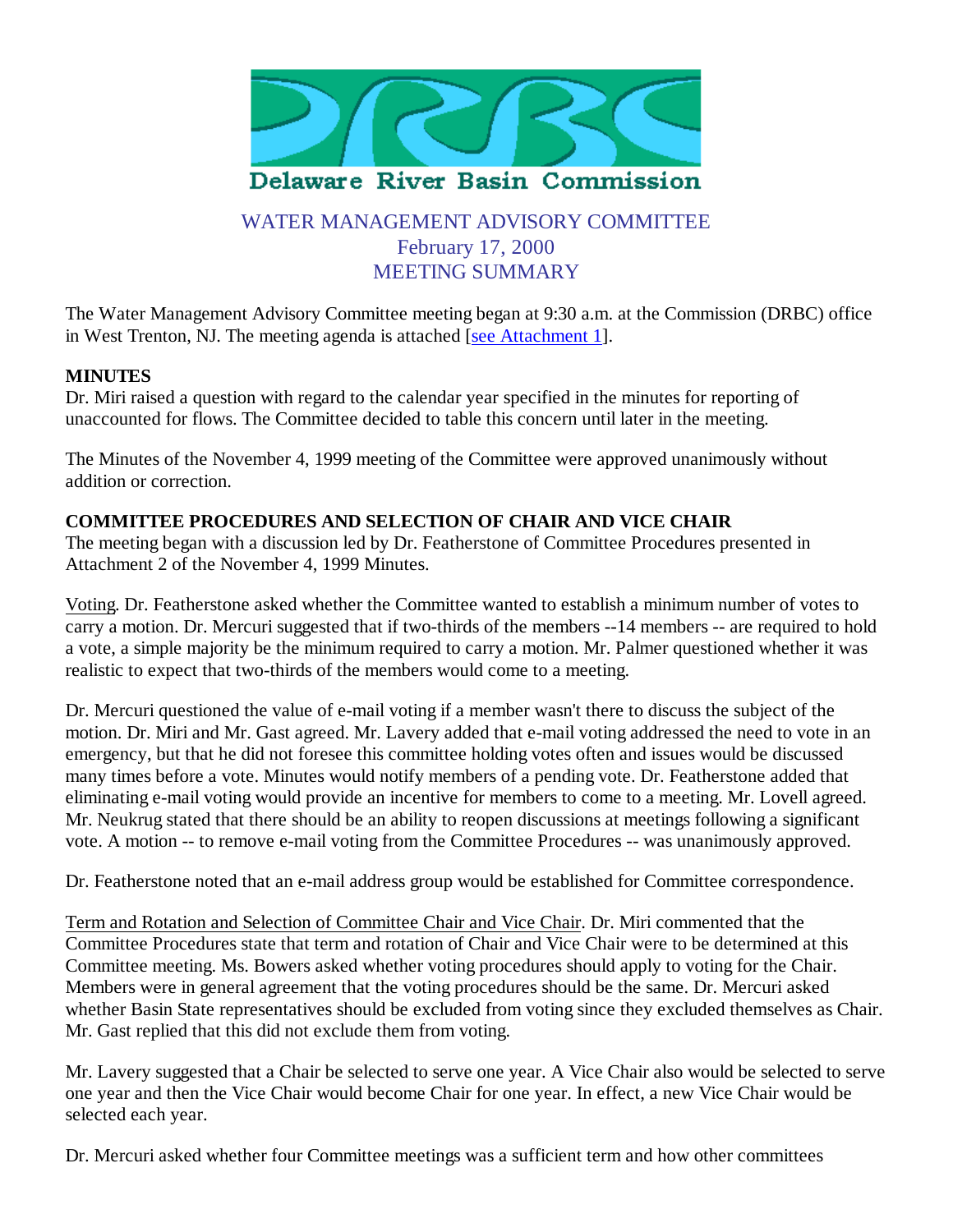operated. Dr. Featherstone replied that some committees had one Chair for the life of the Committee, while other Committees rotated Chairs. The Toxics Committee, for example, established a rotation between agency and interest groups.

Mr. Lavery asked for an explanation of the duties of the Chair. Dr. Featherstone read from the Committee Procedures that the responsibilities of the Chair include: conducting meetings, consulting with Commission staff on meeting agendas, and reporting to the Commission once a year. Mr. Lavery stated that one year seemed to be a sufficient term given the level of responsibility.

Ms. Bowers raised for discussion rotation between agency and non-agency members. Mr. Lavery suggested that the overall concern should be fair representation over a period of time and that the Committee Procedures should note this. He added that the Committee Procedures should be clarified to state that the State members excluded from serving as chair are only those members from agencies who represent governors on the Commission. There was general agreement with regard to Mr. Lavery's suggestions. Mr. Palmer noted that the other members would not likely allow the Chair to steer the Committee in any one direction.

A motion -- that the term of the Chair and Vice Chair be one year and that the Vice Chair then assumes the role of Chair -- was unanimously approved.

Dr. Featherstone took motions for the position of Chair. Mr. Palmer motioned that he be Chair. The motion was seconded and unanimously approved. Mr. Palmer assumed the role of Chair and took motions for position of Vice Chair. Dr. Miri nominated Dr. Mercuri. The motion was seconded and unanimously approved.

Designees: Ms. Bowers raised for discussion the option of a member giving proxy to another member for one meeting. Dr. Mercuri stated that he preferred that a designee not be a Committee member. Mr. Palmer stated that including both options would provide more flexibility. Mr. Lavery stated that giving proxy would imply that a member can have two votes. Mr. Gast added that one member would also count as two people in satisfaction of a quorum. A motion -- to not alter the Committee Procedures with regard to designees with the understanding that it includes proxy -- was unanimously approved.

[Please see Attachment 2 for a revised version of Water Management Advisory Committee Procedures.]

### **STATE REPORTS**

Mr. Palmer asked each Basin State member to present reports on water use database needs, service metering status and unaccounted-for-water.

Mr. Lovell reported that the State of Delaware has collected all data listed in the handout, DRBC Water Use Needs, through 1999 with few exceptions. These data will shortly be entered into a database. With regard to unaccounted-for-water, Delaware has data on 8 of the 10 large public water suppliers for 1990 through 1999.

Dr. Featherstone asked what the trends show. Mr. Lovell replied that the trends were a little ambiguous. Overall there was a decline, but individual suppliers had ups and downs and some had dramatic increases. Some of these changes can be explained by increases in loss through leakage others by different calculation methods. In Wilmington, there was an increase in unaccounted-for-water from 1990 through the mid 1990's, so they undertook an aggressive 10 year program to retrofit all service meters in service area and unaccounted-for-water has started to decline. Dr. Featherstone asked Mr. Lovell to discuss a district metering program that was implemented to identify distribution system leaks. Mr. Lovell said that, so far, the program has been implemented in only one suburban district and not in older areas. Mr. Lovell stated that he would not support increasing the reporting time for unaccounted-for-water; it is necessary to continually monitor the progress so there wouldn't be backsliding.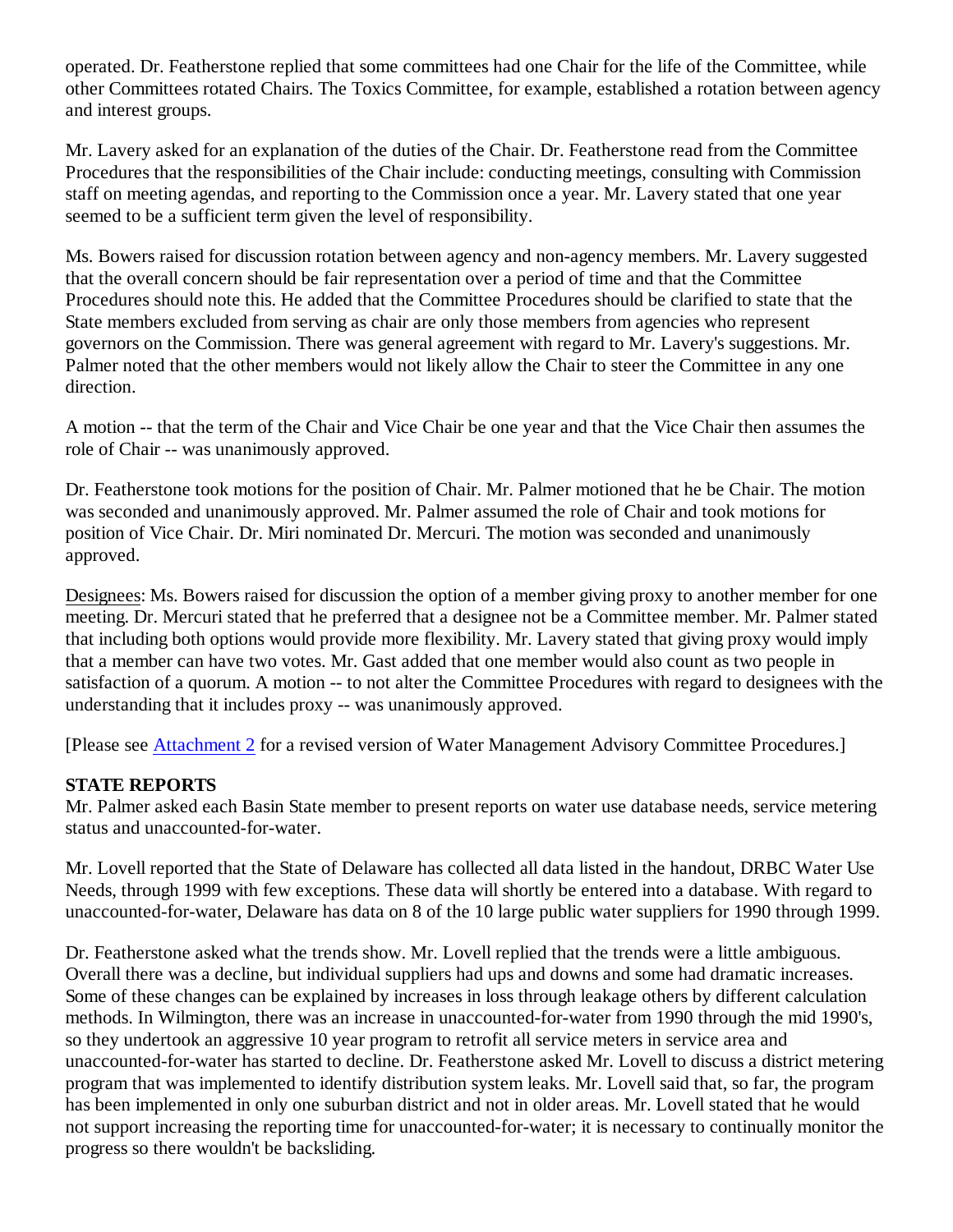Mr. Palmer asked when the data would be submitted to DRBC. Mr. Lovell responded that the data for 1997 through 1999 would be available in electronic format in several months.

Dr. Miri reported that last year, Evelyn Borbely of the Commission staff met with Diane Zalaskus of the Bureau of Water Allocation and obtained much of the data listed in the handout, DRBC Water Use Data Needs, electronically through 1996 with the exception of certain items. All withdrawal information being requested is available through 1998 with the exception of "population served" and "metered (Y/N)". These two items are available in paper files only. With regard to the service area information being requested, Dr. Miri stated that little information is available electronically and some is available in paper files. Dr. Miri stated that New Jersey can provide 1997 and 1998 data shortly to the Commission, similar to the data provided for 1990 through 1996. Mr. Palmer asked whether it would be available by May 1st . Dr. Miri replied that he'd have to get back to him.

Dr. Featherstone explained that the Basin State members were asked to give reports on unaccountedfor-water in order to re-evaluate the Commission's leak detection & repair (LD&R) regulations. The regulations require that a LD&R plan be submitted every three years. At the last meeting, there was a discussion on whether to consider changing the requirement to five years if unaccounted-for-water was decreasing.

Dr. Miri stated that New Jersey stopped obtaining unaccounted-for-water data several years ago. New Jersey will attempt to gather the information again, but would need until the summer to collect the information from the purveyors in the Basin. Mr. Gast asked whether any information was available in paper files. Dr. Miri stated that although some information was available in paper files, the information is sporadic and represents different points in time, rather than one year. Mr. Gaston asked why New Jersey has stopped collecting the data. Dr. Miri responded that the data are important and explained that there is a shortage of staff to do this work.

Dr. Miri reported that with regard to service metering implementation, some of the information may be available in paper files in the Bureau of Safe Drinking Water.

Mr. Palmer stated that the Committee should identify what the Basin States have and don't have and move forward. DRBC can get bogged down to the point of not being able to move without having this information.

Ms. Siskind explained the purpose for collecting the data based on the presentation she gave at the previous Committee meeting. The data would be used to monitor the effectiveness of conservation programs, determine trends of future water use and assess potential flow needs. The data now available to the Commission staff is mostly withdrawal data. There is a need to look at how water is used within the service area of the public water suppliers amongst residential, commercial and industrial users. Commission staff have been trying to gather these data by reviewing paper files, but it is an onerous task. The list of DRBC Water Use Data Needs was developed to determine whether the missing information is available electronically and if not, whether States can be asked to provide this information in the future.

Mr. Lavery reported that the New York State Department of Environmental Conservation and Department of Health do not collect much of the information requested. The Commission would have to ask New York State to collect the data for the Basin. He explained that there is a lack of staff resources.

Mr. Palmer asked what New York City collects. Mr. Lavery responded that the City is an exception and they collect more than anyone in the State. Mr. Palmer stated that even though we don't have New York State data, New York City data is important data that the Commission can use. Mr. Lavery noted that the portion of New York State in the Basin accounts for only a small percent of basin water use. Mr. Palmer commented that certain information will not be able to be obtained and the Commission should do the best it can with the information it has.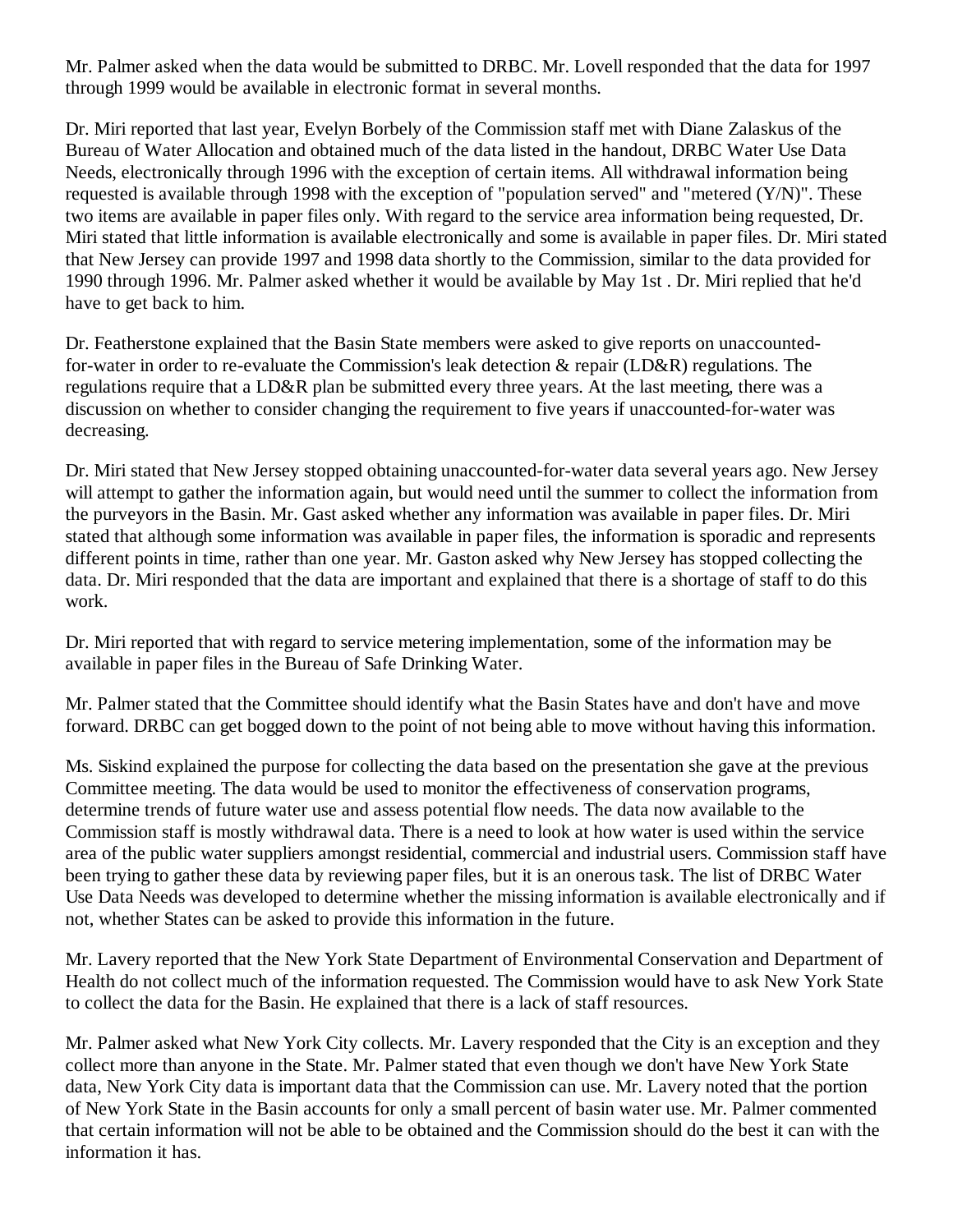Mr. Gast explained that the Commission doesn't regulate New York City. If the purpose of collecting the data is to monitor the effects of water conservation, how the conservation program is working in New York City is somewhat irrelevant. Mr. Palmer stated that if New York City is diverting a large amount of water, they are not irrelevant. Even though DRBC does not have a regulatory hammer, partnership is important; it is best to get the data by a spirit of cooperation, rather than regulatory clout. Mr. Gast responded that it was important not to excuse New York State from providing the data because New York City is providing it. Mr. Lavery agreed. He suggested that, for the short term, New York State and Commission staff could contact the largest public water suppliers to get the majority of the data.

Mr. Gast reported that Pennsylvania maintained a database of all of the requested information through 1996. However, with cutbacks, they no longer have staff to input the data, although the State still collects it and it is available in paper form. Mr. Palmer asked whether a transcriber could be hired to input the data. Mr. Gast stated that his agency has recently been allowed to refill a few positions, but that the Commission may also need to provide some staff.

Mr. Gast further explained that the data being requested is not similar to data required by the Safe Drinking Water Act. It is data specific to the needs of water resources management programs. Recently, droughts have raised awareness of the importance of this information.

Dr. Featherstone noted that when the metering and LD&R regulations were adopted, the thinking was that the Commission should not obtain data from purveyors if the Basin States were already doing so. Rather, the Commission would specify its data needs to the States and the States would collect and computerize it. In the meantime, staff resources have diminished and perhaps the Committee should reconsider whether it would like the Commission to collect the data. He also noted that the Commissioners, at their recent meeting, were very excited that this effort was being undertaken.

Mr. Lavery suggested that the Commission staff develop a web page reporting process and the States ask purveyors to report the data electronically. Mr. Gast added that Pennsylvania was going in the direction of electronic submission. Smaller companies have responded that they do not have the capability, but this may change with the emergence of the internet.

Dr. Miri suggested that a subcommittee be formed, consisting if the four Basin State members and DRBC staff, to address DRBC's water use data needs. Mr. Palmer agreed.

Mr. Palmer stated that the data can be generated with little controversy and that the Committee should expedite the gathering of data through its contacts.

Mr. Neukrug expressed disappointment that the data weren't being gathered by the States or DRBC. He suggested that the focus be on getting data from the largest water suppliers. Mr. Gast responded that this approach is reasonable for flow management issues which is looking at the basinwide picture. However, this Committee was established to evaluate issues on a smaller watershed basis and therefore needed data for areas other than where the largest suppliers were located.

The Committee agreed to form a subcommittee with the four members from each Basin State (Mr. Gast, Mr. Lavery, Mr. Lovell and Dr. Miri), Dr. Mercuri and Mr. Neukrug.

### **WATER CONSERVATION**

Ms. Siskind stated that at the last meeting, a number of water conservation efforts were proposed to get feedback from the Committee on whether they were worth pursuing and how they should be prioritized. She also stated that the tasks primarily related to monitoring the implementation and assessing the effectiveness of the regulations that had been put in place in the late 1980's and 1990's.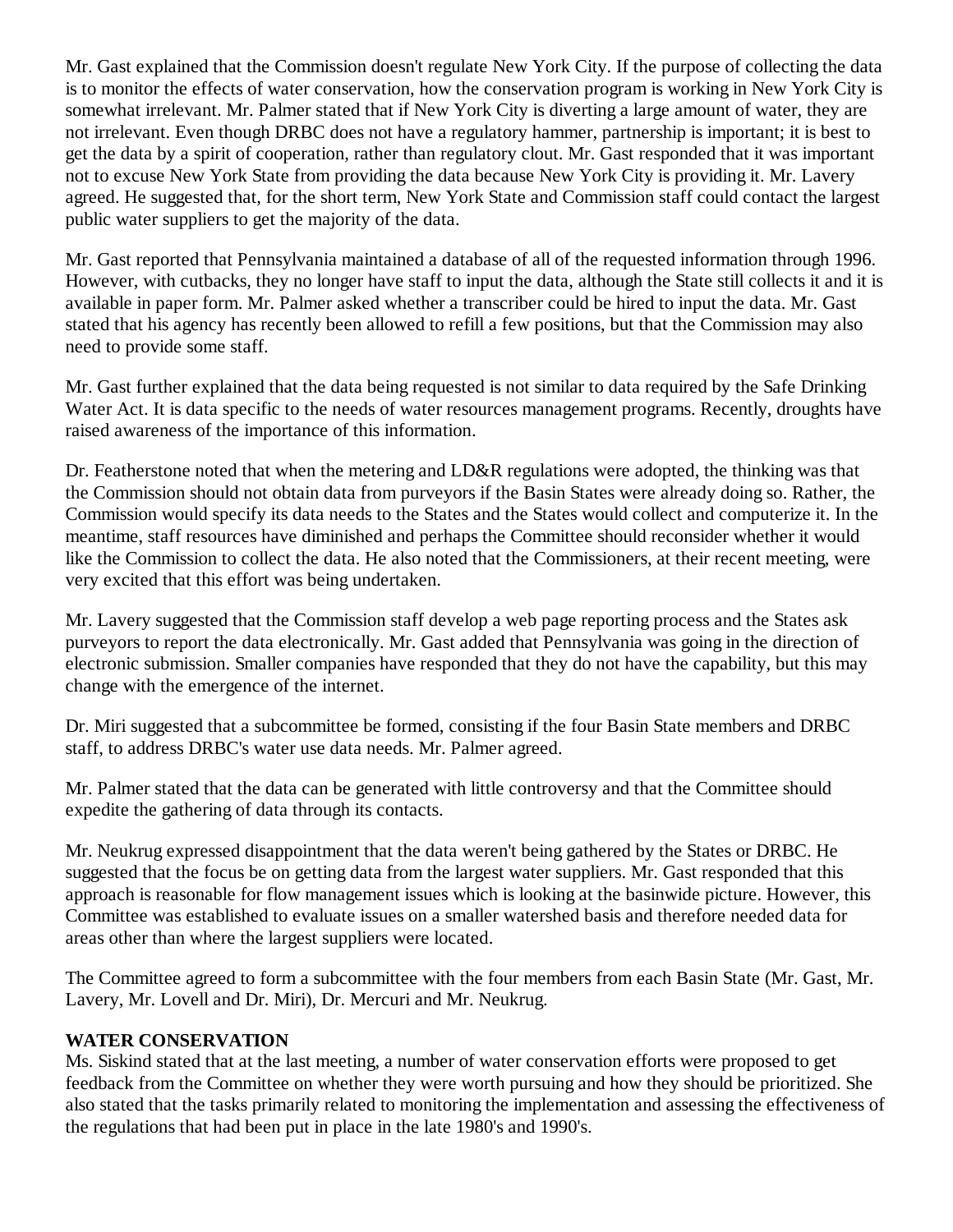Mr. Palmer stated that DRBC staff should determine which projects to pursue. If the Committee did it, it would be micromanaging. Dr. Featherstone responded that the purpose of proposing these efforts was to get ideas on the table and a sense from the Committee on what should be pursued. He also commented that the Committee could decide to postpone discussion on the proposed efforts until the water use data were available to evaluate the existing program.

Mr. Palmer stated that conservation pricing was a controversial issue. Dr. Mercuri stated that conservation pricing is not a new issue to DRBC. He has had some experience with conservation pricing and has not seen a significant difference. He stated that existing prices were ensuring that conservation including leak detection was being put in place. He emphasized that the water use database was an indispensable tool needed to make judgments.

Ms. Bowers suggested that a white paper be written on conservation pricing to give more information to the Committee so it can make a decision. She further suggested that it would be useful if DRBC staff prepared a paper on the conservation program including the status of the existing program and the proposed efforts. There was general agreement that these two suggestions should be pursued.

Mr. Palmer stated that the general consensus was that DRBC should not move forward on the water conservation efforts until the database was in place. DRBC staff would be encouraged to pursue certain items that didn't require data.

# **INTEGRATED RESOURCES PLANS (IRPs)**

Ms. Bowers suggested that a subcommittee be formed to address IRP issues and the Discussion Draft Guidelines that were prepared by DRBC staff. There was general agreement that a subcommittee be formed.

Dr. Featherstone gave a brief presentation on the IRP requirements of the Southeast Pennsylvania Ground Water Protected Area Regulations (GWPA). Mr. Cavallo and Ms. Siskind gave a brief overview of the Discussion Draft Guidelines for developing an IRP. Ms. Siskind stated that the intent of the Guidelines was to elaborate on the nine requirements under the regulations and to explain the types of information DRBC would require to evaluate the plans. It was not intended to be a comprehensive document describing the steps to complete an IRP since this type of information is available in the literature.

Mr. Drew Shaw of Montgomery County raised issues related to the size of the study area - the subbasin outlined in the IRP regulations and the need to consider larger areas such as neighboring subbasins and pipelines being built. Mr. Palmer commented that it was important that the plans evaluate tertiary treatment. Mr. Neukrug commented that the IRP regulations emphasize stormwater and ground water, but only touch on surface water. He expressed concern that the IRP would become one more plan alongside numerous other plans and the TMDL process. The IRP process should instead provide the opportunity to bring all plans together into one plan. Dr. Featherstone commented limited staff resources required a less comprehensive approach initially and hopefully resources would be obtained to expand the concept both in terms of what would be addressed and to other areas of the Basin.

Mr. Gast commented that the purpose of the IRP regulations is to allow municipalities to make a request to DRBC to change regulated withdrawal limits. He would be hesitant to establish requirements to make plans so comprehensive and expensive that they would discourage municipalities from coming to DRBC with the basic information needed to make decision. Another concern when the regulations were written was that DRBC should not be a land use manager. Ms. Bowers stated that the regulations provide an opportunity to broaden what would be included in an IRP and are the perfect umbrella to bring all other plans together. Mr. Neukrug stated that if the IRPs were not broadened, there would be a question as to whether they would be IRPs.

There was general agreement that the subcommittee should further review these issues and the Discussion Draft Guidance. The subcommittee would consist of Ms. Bowers, Mr. Gast, Mr. Neukrug, Mr. Sloto, and Mr.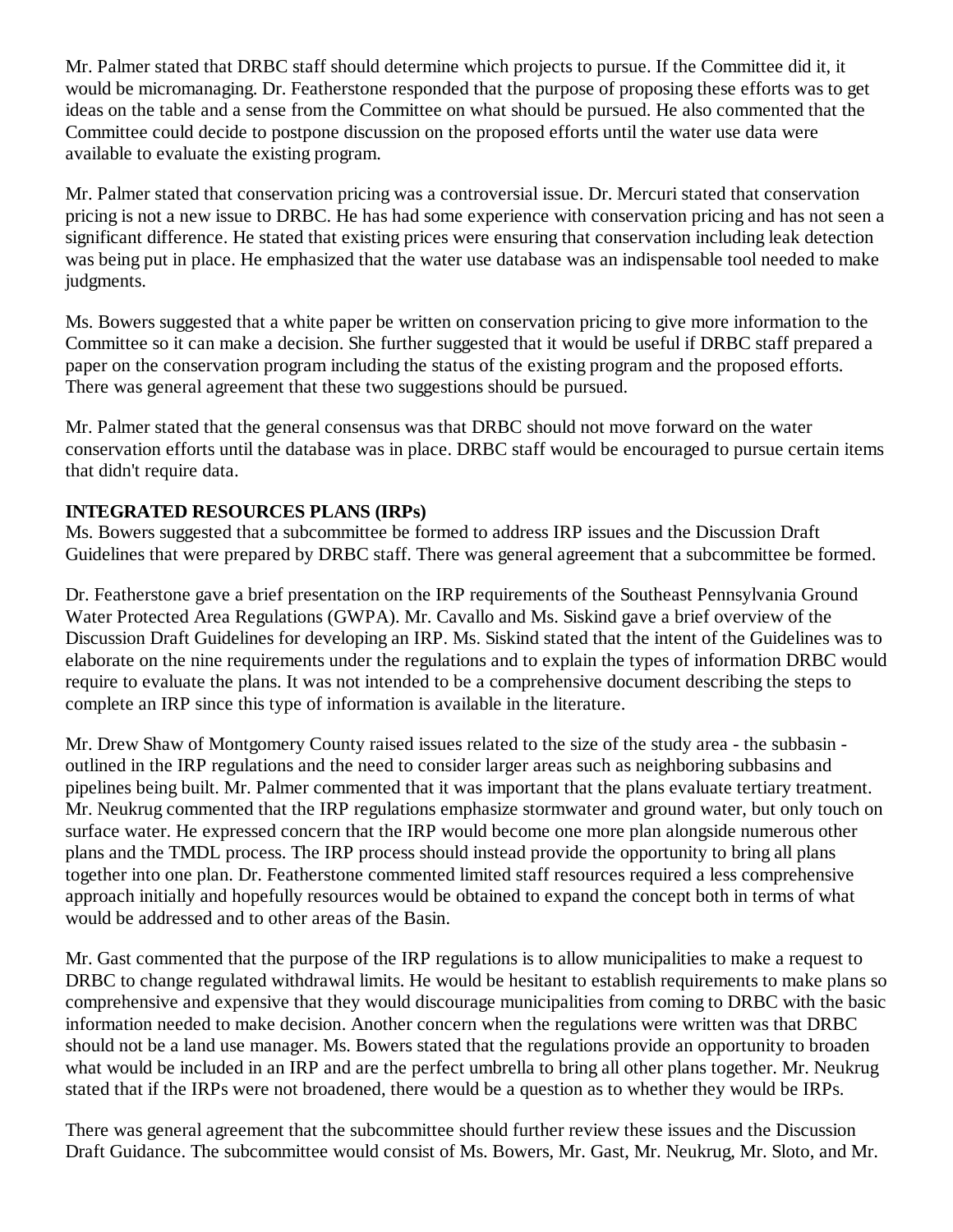Young. Mr. Shaw of Montgomery County was invited to participate.

# **INSTREAM FLOW ANALYSIS**

Dr. Featherstone introduced Mr. Young stating that the presentation he was about to give on instream flow needs was critical to many DRBC initiatives including the integrated resources planning effort.

Mr. Young presented the results of the Pennsylvania/Maryland Instream Flow Study which used the Instream Flow Incremental Methodology (IFIM) to assess impacts of changes in flow on fish habitat. IFIM estimates the effects of changes in stream flow on suitable fish habitat by evaluating depth, velocity, substrate and cover of stream segments. Prototypical study sites (over 60 streams) were selected based on physiographic region and stream length, and geology. A hydraulic model was created based on field data gathered for each study site. The model results provided weighted usable area vs. flow for different fish species and life stages. In general, for adults and juveniles, as flow increases, habitat increases. For fry, as flow increases, habitat decreases due to high velocity. These habitat vs. flow curves were then used to assess habitat loss due to proposed withdrawals.

Mr. Young explained that for the Ground Water Protected Area (GWPA), there is the issue of how to apply the methodology to warmwater fisheries and to very diverse geological conditions. Since these fisheries are more biologically diverse, it is important to look at the health of the community as a whole. As part of the Clarion River Study, an index of dissimilarity is being utilized to address community level effects. Mr. Young further stated that to do a study of the GWPA, stream flow data would be needed.

Dr. Featherstone stated that the question that needed to be answered is: what is an acceptable level of impact, particularly on high quality and exceptional value streams? Mr. Gast stated that PADEP was about to issue draft guidance that addresses this question.

Dr. Featherstone asked Mr. Young what his recommendations were for the next steps and whether it was necessary to wait for the results of the Clarion River Study. Mr. Young responded that he would need to ascertain the geology and other characteristics of the streams to determine how to design the study.

Ms. Bowers asked whether the IRP subcommittee should address the issue. Mr. Gast stated that it may not require the same individuals. Dr. Featherstone stated that DRBC staff would meet with Mr. Young to outline a course of action and potential resource needs.

Mr. Lovell commented that Delaware performed a similar analysis. The analysis was very difficult and they didn't learn much. Mr. Gast responded that in tidal areas the study is more difficult. Mr. Young added that the technology has improved since the time of the Delaware study.

Mr. Neukrug asked about the implications on water quality issues including TMDLs. Mr. Young responded that the IFIM only addresses physical issues.

# **SPRAY IRRIGATION**

Mr. Palmer asked the Basin State members to report on spray irrigation policies and regulations in their respective States. Mr. Lavery reported that in New York State there are four spray irrigation permits, mostly for golf courses. There are no regulations specifically governing spray irrigation. Dr. Miri reported that in New Jersey regulations haven't changed, but policies have somewhat and water allocation applications are now required to include an investigation of spray irrigation. New Jersey is also considering issuing conditional permits.

### **OTHER**

Agenda items related to water usage terminology and stormwater were tabled for the next meeting. Dr. Miri suggested that a future item for discussion by the Committee be developing indicators for water resource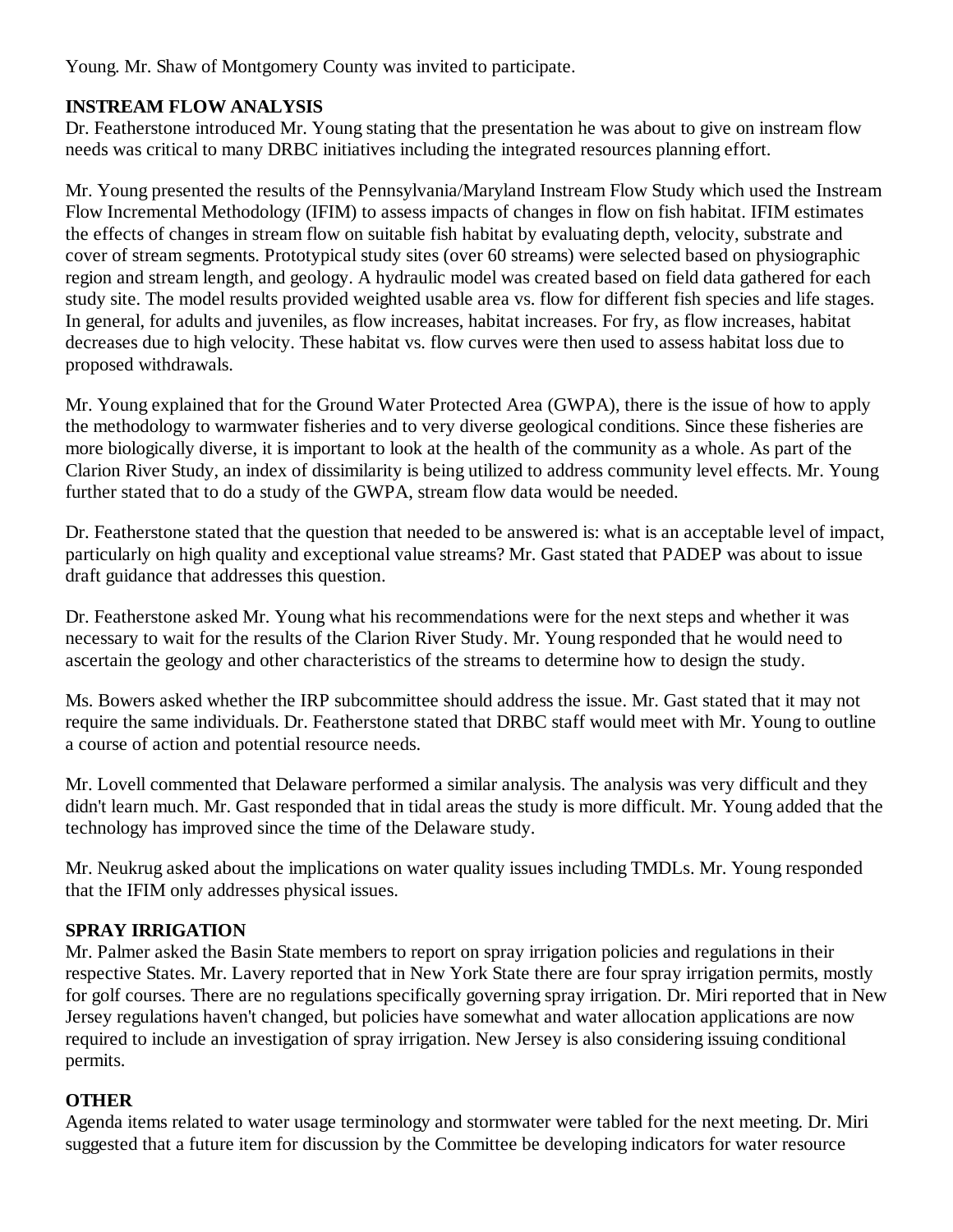management.

Mr. Gast suggested that, given the huge agenda of the Committee, meetings be held six, rather than 4, times per year. Mr. Palmer agreed suggesting that the next meeting be held in April. The next meeting will be held on Monday, April 17th at 9:30 a.m. in the DRBC office in West Trenton.

### **WATER MANAGEMENT ADVISORY COMMITTEE**

### **February 17, 2000**

# **Members Present**

| 1. Janet Bowers    | <b>Chester County Water Resources Authority</b> |
|--------------------|-------------------------------------------------|
| 2. Bernard Dworsky | New Castle Water Resources Agency               |
| 3. William Gast    | Pennsylvania DEP                                |
| 4. John Gaston     | <b>Stony Brook Regional Sewerage Authority</b>  |
| 5. Peggy Haskin    | League of Women Voters                          |
| 6. Warren Lavery   | New York State DEC                              |
| 7. Stewart Lovell  | <b>Delaware DNREC</b>                           |
| 8. Bruno Mercuri   | Mercuri & Associates                            |
| 9. Joseph Miri     | New Jersey DEP                                  |
| 10. Howard Neukrug | Philadelphia Water Department                   |
| 11. William Palmer | <b>Water Resources Association</b>              |
| 12. Samuel Race    | New Jersey Department of Agriculture            |
| 13. Ronald Sloto   | <b>US Geological Survey</b>                     |
| 14. Leroy Young    | Pennsylvania Fish & Boat Commission             |

### **DRBC Staff present**

- 1. Evelyn Borbely
- 2. Greg Cavallo
- 3. Jeffrey Featherstone
- 4. Esther Siskind

### **Others in Attendance**

1. Joseph Gavin Army Corps Of Engineers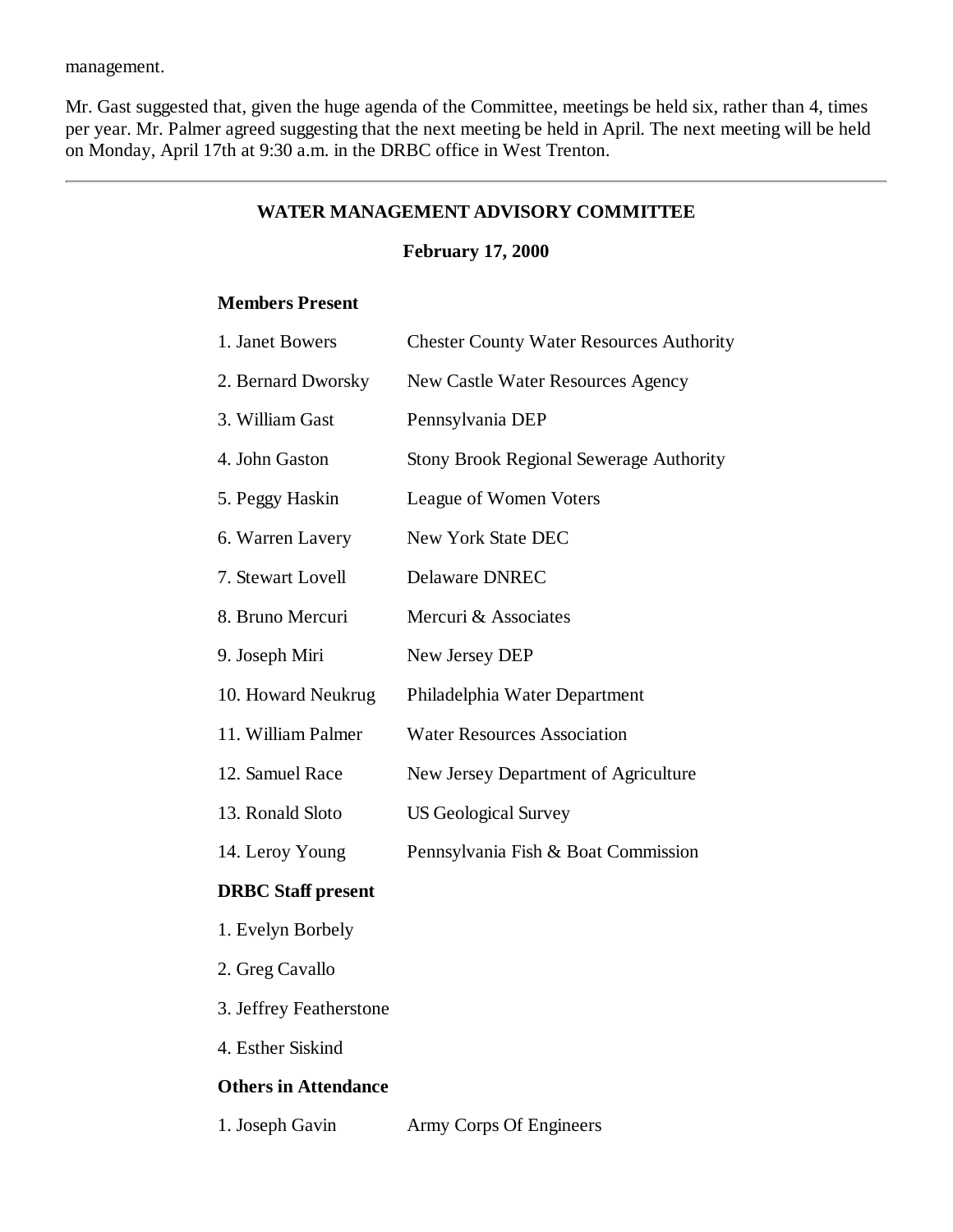2. Hal Haskin

| 3. Gerald Kauffman | New Castle Water Resources Agency            |
|--------------------|----------------------------------------------|
| 4. Jim Quigley     | Student, University of Pennsylvania          |
| 5. Haley Sankey    | Kleinschmidt Associates                      |
| 6. Drew Shaw       | <b>Montgomery County Planning Commission</b> |

#### **Attachment 1**

### **AGENDA WATER MANAGEMENT ADVISORY COMMITTEE**

#### **Delaware River Basin Commission**

**February 17, 2000 9:30 a.m.**

**1. Minutes, Selection of Chair, Committee Procedures**

**2. State Reports**

- **Water Use Database Needs : Availability of Information**
- **Service Metering: Implementation Status**
- **Unaccounted for Water**
- **3. Water Conservation Next Steps**
- **4. Ground Water Protected Area**
	- **Integrated Resources Planning - Instream Flow Analysis - How to do?**
- **5. Water Usage Terminology**
- **6. Spray Irrigation**

**- States to report position on golf courses and State regulations/permitting requirements**

- **7. Stormwater David Steil letter and possible transfer session**
- **8. Next Meeting**

### **Attachment 2 WATER MANAGEMENT ADVISORY COMMITTEE PROCEDURES**

**Voting**. Decisions will be made by consensus, whenever feasible. When a consensus cannot be reached, a vote will be taken. At least 2/3 of the members - 14 members - are required to hold a vote. Decisions that will require a vote include Committee recommendations on which the Commission